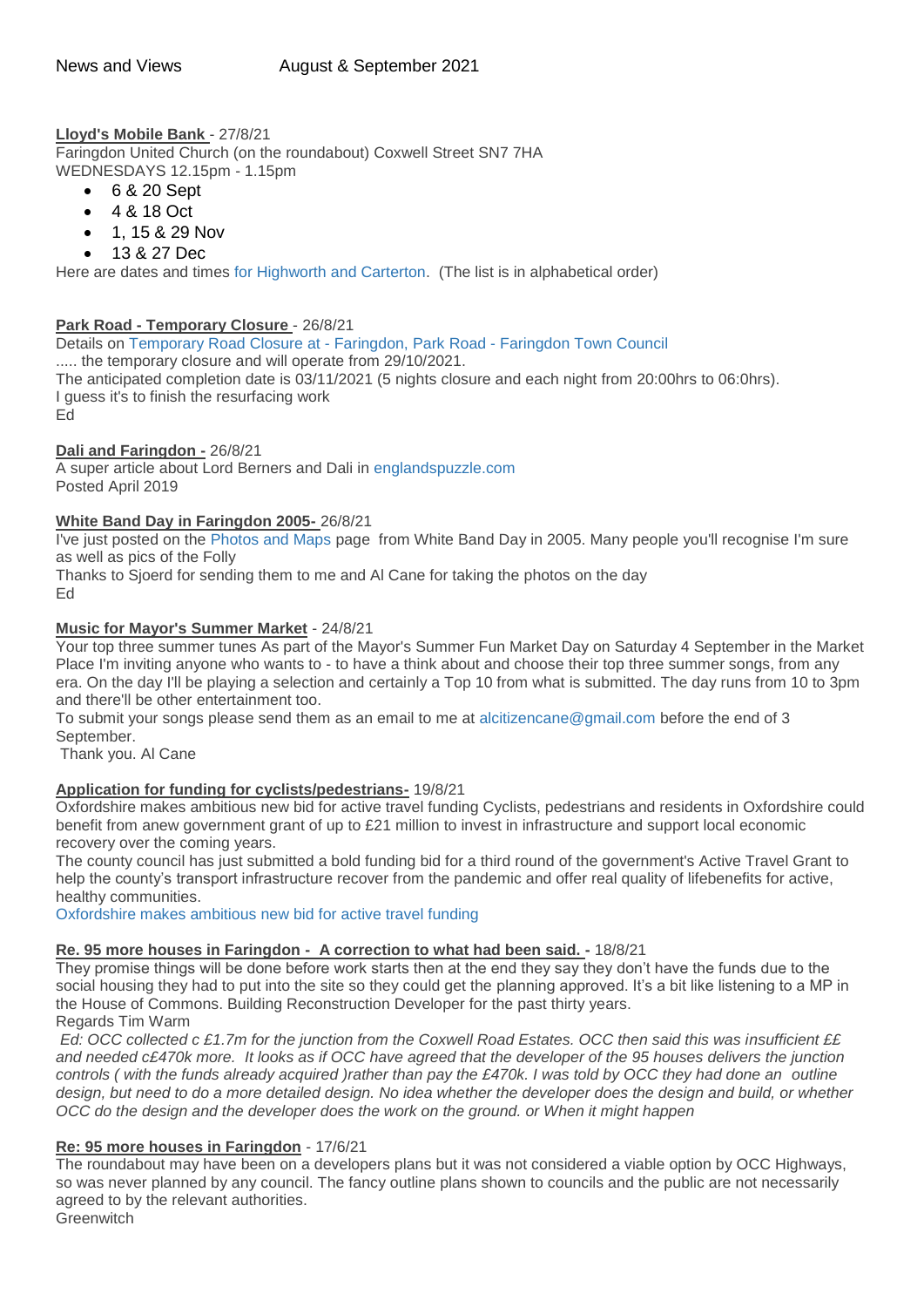# **Re. 95 more houses in Faringdon** - 16/8/21

A correction to what had been said. There was a planned roundabout on the Gt Coxwell/ A420 junction to allow safer access for vehicles on to and off the A420. I saw it on the plans that the developers showed me when they had their public consultation. We discussed the practicalities and necessity of it at some length. A roundabout , albeit more expensive will allow traffic to flow much better than traffic lights. regards Mark

# **Folly Tower, Tolkien on Radio 4-** 14/8/21

[Broadcasting House -](https://www.bbc.co.uk/sounds/play/m000ysyk) 15/08/2021 - BBC Sounds <https://www.bbc.co.uk/sounds/play/m000ysyk> Listen to Sjoerd speaking from 57 minutes in

## **9 more houses on Volunteer Way -** 14/8/21

<https://data.whitehorsedc.gov.uk/java/support/Main.jsp?MODULE=ApplicationDetails&REF=P21/V0056/RM>

## **Grants from Westmill Solar** - 14/8/21

Westmill Solar Co-operative is pleased to announce that our 2021 Community Grant Scheme is officially open and we are accepting applications!

Non-profit community organisations in Oxfordshire or within 25 miles of the Westmill site can apply for grants between £500 and £5,000. We accept applications directly from any eligible organisation, and we encourage our members to help to focus our community funding in the right places by referring their favourite projects or organisations to the scheme.

**[westmillsolar.coop/2021/07/30/westmill-solar-launches-2021-community-grant-scheme/](http://westmillsolar.coop/2021/07/30/westmill-solar-launches-2021-community-grant-scheme/)**

# **Re. 95 more houses in Faringdon** - 13/8/21

To address the second posting about this. Faringdon Town Council have opposed this plan from the first time it was suggested 15 years ago. The site is inappropriate for housing and we need to retain employment land. The new school is being built. The demise of the town centre is not the direct result of Tesco's. The town needed a supermarket with competitive prices so that residents shopped here rather than outside of Faringdon. Other towns of similar size are having exactly the same problems. The banks are closing their branches due to commercial pressure. The last ATM was removed as banks and building societies can't insure them when attached to empty premises. I think you mean Coxwell St not Rd.

There were no plans for a roundabout at the Coxwell junction. It was mooted as a possibility but it would cost too much and wouldn't solve the problem. "Smart" traffic lights are planned instead and should be installed by the developers of the new Steeds Farm estate as part of their contribution to the local infrastructure.

All this information is available on the VWHDC's website, although it is a PITA trying to find it. There is a Working Party for the regeneration of the town centre. You are welcome to join it. Please ask at the FTC offices in the Pump House. New ideas are always welcome and sought after. Green witch

# **Air quality in Oxfordshire** - 13/8/21

Residents across the county are being asked to help shape a new air quality community website, which will help to raise awareness and understanding of air pollution across Oxfordshire.

In March 2021, Oxford City Council was awarded £162,500 to develop an air quality community website to help raise awareness of air pollution across Oxfordshire.

The website – which is being created in partnership between Oxford City, Cherwell, West Oxfordshire, South Oxfordshire, Vale of White Horse, and Oxfordshire County Council – aims to integrate all relevant air quality related information from all district councils in Oxfordshire under one single platform.

Now, residents across Oxfordshire are encouraged to take part in the consultation and share their views on what information they want to see on the future website.

Help to shape the new Oxfordshire Air Quality website - [Vale of White Horse District Council \(whitehorsedc.gov.uk\)](https://www.whitehorsedc.gov.uk/climate-emergency/help-to-shape-the-new-oxfordshire-air-quality-website/)

# **Comment 95 Houses**- 13/8/21

When I read the posting by Name Supplied (95 more houses for Faringdon 12/8) I wondered. If Faringdon is such a dump (which it isn't), why is he or she living here? Dennis Haynes

# **95 More houses in Faringdon.** - 12/8/21

Just what we need, more new houses. What does it take to make the councils realise, that Faringdon is full. The health centre is full, the schools are full and the new school will not be ready for years, if, in fact, it ever gets built. The roads are disintegrating at a rapid rate, Park Road has continual road works with traffic lights, the pavements, not just in the town centre, but all over are a disgrace, and in many places, dangerous.

Thanks to Tesco there are no longer any proper shops in the centre, no bank, no cash machine, there is nowhere to work, in or around the town.

Canada Lane, Coxwell Road and London Street are no better than car parks. It's virtually impossible to get onto the A420 at the Coxwell junction.

So much for the new developments funding a roundabout. We have a one way system in the centre that you can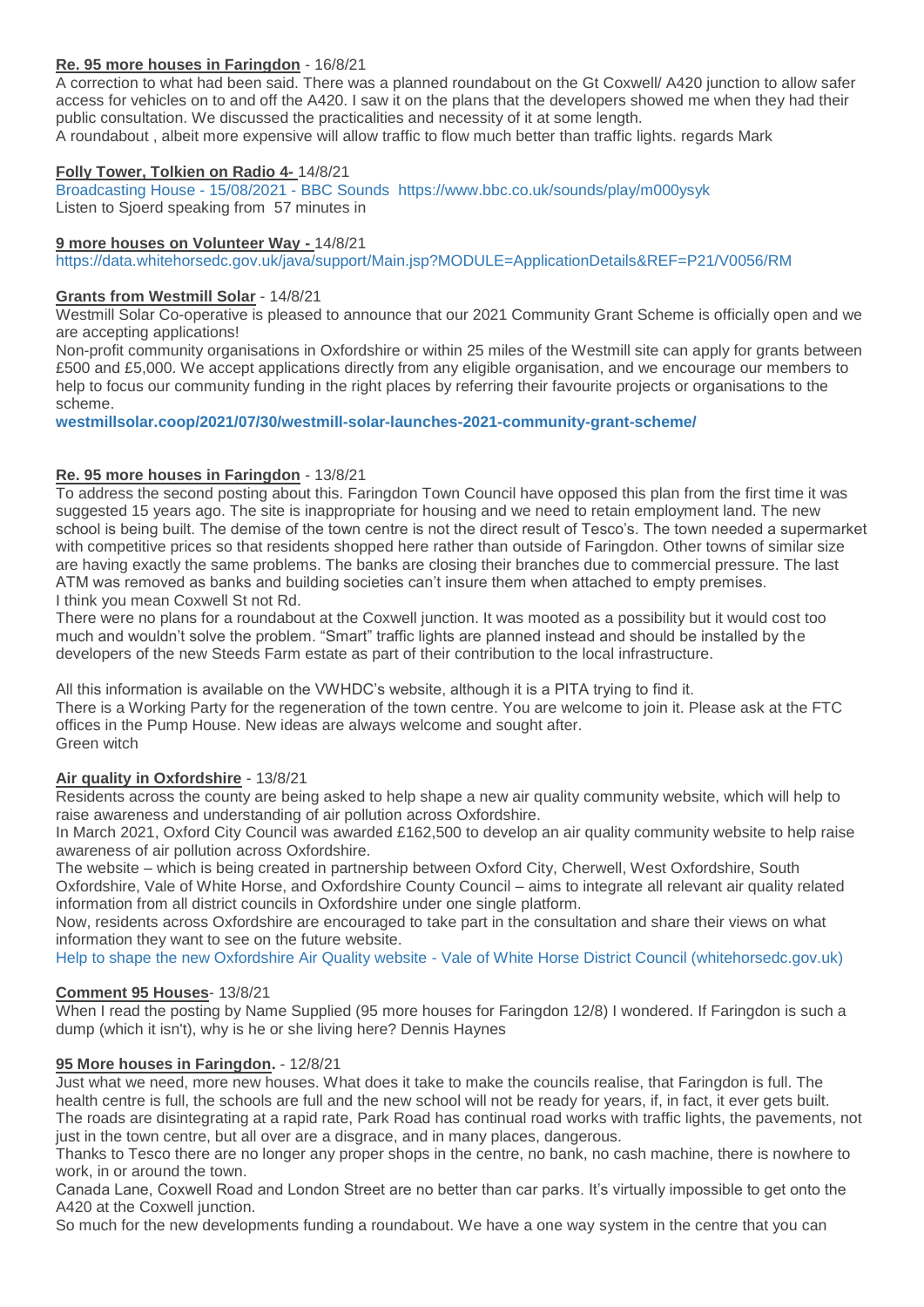barely see around.

The town is a mess, and with all the new houses, and no regeneration for the town, things will only go from bad to worse.

Name supplied

# **Funding for cycling and walking** - 11/8/21

Oxfordshire makes ambitious new bid for active travel funding Cyclists, pedestrians and residents in Oxfordshire could benefit from a new government grant of up to £21 million to invest in infrastructure and support local economic recovery over the coming years. The county council has just submitted a bold funding bid for a third round of the government's Active Travel Grant to help the county's transport infrastructure recover from the pandemic and offer real quality of life benefits for active, healthy communities.

The council will be expected to develop plans for cycling and walking schemes a year, four years and ten years ahead. It will also include a plan for a GP prescribing pilot for individual exercise using the new, active travel areas as part of a health plan for residents.

The county council welcomes the opportunity to work with Oxfordshire's active travel interest groups in further developing the future pipeline of active travel schemes and those successful schemes leading up to public engagement and consultation on schemes that could be funded by the bid submitted on 9 August. The government will require local authorities to spend the funding by March 2023.

For more information about this release contact the Oxfordshire County Council and Cherwell District Council communications team on 01865 323870 or email [press.office@oxfordshire.gov.uk](mailto:press.office@oxfordshire.gov.uk)

# **95 More Houses in Faringdon** - 11/8/21

Have your say to stop more houses being built in Faringdon. We need more employment land Not houses… New residents already travel to work to Swindon or Oxford or Wantage,Newbury,Witney Where they used to live. The Faringdon medical centre is full the schools are full and the A420 is full. Think Climate Change…

[Letter from the Vale](http://weebly-file/1/4/7/6/14765418/rogers_concrete_letter.pdf)

John Murphy Ed

This is land that is earmarked for business/commerce but the application is for 95 houses. VWHDC are holding a meeting to discuss this 18 Aug, 6pm.. Report on [\(Public Pack\)Agenda Document for Planning Committee, 18/08/2021](http://democratic.whitehorsedc.gov.uk/documents/g2862/Public%20reports%20pack%20Wednesday%2018-Aug-2021%2018.00%20Planning%20Committee.pdf?T=10)  [18:00 \(whitehorsedc.gov.uk\)](http://democratic.whitehorsedc.gov.uk/documents/g2862/Public%20reports%20pack%20Wednesday%2018-Aug-2021%2018.00%20Planning%20Committee.pdf?T=10)

Vale planners are recommending approval

## **Oxford Gives** - 11/8/21

We are delighted to announce that Oxford Gives will take place online on Wednesday, 20th October 2021 from 6pm to 7.30pm, and is now open for applications! Oxford Gives is a live crowdfunding event which takes place annually in support of Oxfordshire charities.

Since 2007, it has raised over £300,000 at 13 events for 51 charities. This year the event, hosted by The Funding Network ( <https://e-oxfordshirecommunityfoundation.org/1OSY-7H379-LUB5YT-4IV3SM-0/c.aspx> ), is being held in partnership with Oxfordshire Community Foundation. ( [https://e-oxfordshirecommunityfoundation.org/1OSY-7H379-](https://e-oxfordshirecommunityfoundation.org/1OSY-7H379-LUB5YT-4IV3SN-0/c.aspx) [LUB5YT-4IV3SN-0/c.aspx](https://e-oxfordshirecommunityfoundation.org/1OSY-7H379-LUB5YT-4IV3SN-0/c.aspx) )

At the event, three local not-for-profits will each have five minutes to make their pitch and five minutes to answer questions from the audience. Once that's done, the audience has the opportunity to pledge donations to the three charities with the aim of raising £5,000 for each.

Apply to pitch at Oxford Gives 2021 >> ( [https://e-oxfordshirecommunityfoundation.org/1OSY-7H379-LUB5YT-](https://e-oxfordshirecommunityfoundation.org/1OSY-7H379-LUB5YT-4IV3SO-0/c.aspx)

[4IV3SO-0/c.aspx](https://e-oxfordshirecommunityfoundation.org/1OSY-7H379-LUB5YT-4IV3SO-0/c.aspx) ) Details of eligibility, the role of the sponsor, and guidance on how to apply can be found on the application form. Note that you need to have an agreed sponsor before submitting your application - an individual willing to tell the audience why they support your charity, and kick off the pledging with £250. This can be a trustee, existing donor or other friend of your organisation.

The deadline for applications is 10am on Monday 13th September. If you have any questions, please get in touch directly with Jennie at The Funding Network here ( [jennie@thefundingnetwork.org.uk](mailto:jennie@thefundingnetwork.org.uk) ).

# **Train video** - 11/8/21

What a delightful video! Instructive for people like me who didn't know Faringdon in the fifties, and nostalgic for everyone else!

A rich seam for people like me who enjoy model railways! Mary Beck

**Faringdon Station - Charming video-** 9/8/21

[Faringdon -](https://www.youtube.com/watch?app=desktop&v=Kubu4lskMTQ&fbclid=IwAR1B0nQJgwKoeXbbb2E2FP86mBtL6OLJiLTeO-fSVgCLK40JvCgyNWveLfU) YouTube

# **Oxfordshire County Council - Have your say-** 9/8/21

We've just launched a new site where you'll now be able to find all our surveys and consultations going forward. Why not register so you can be kept bang up to date. [Learn more](https://letstalk.oxfordshire.gov.uk/?utm_source=Residents&utm_campaign=30bd9f179e-EMAIL_CAMPAIGN_2021_08_05&utm_medium=email&utm_term=0_206c6fb447-30bd9f179e-407823897)

### **Tesco Community Grants -** 5/8/21

[Apply for a Tesco grant to help tackle food insecurity...](https://mailchi.mp/cedca6e28a7c/apply-for-a-tesco-grant-to-help-tackle-food-insecurity?e=c0e8848890)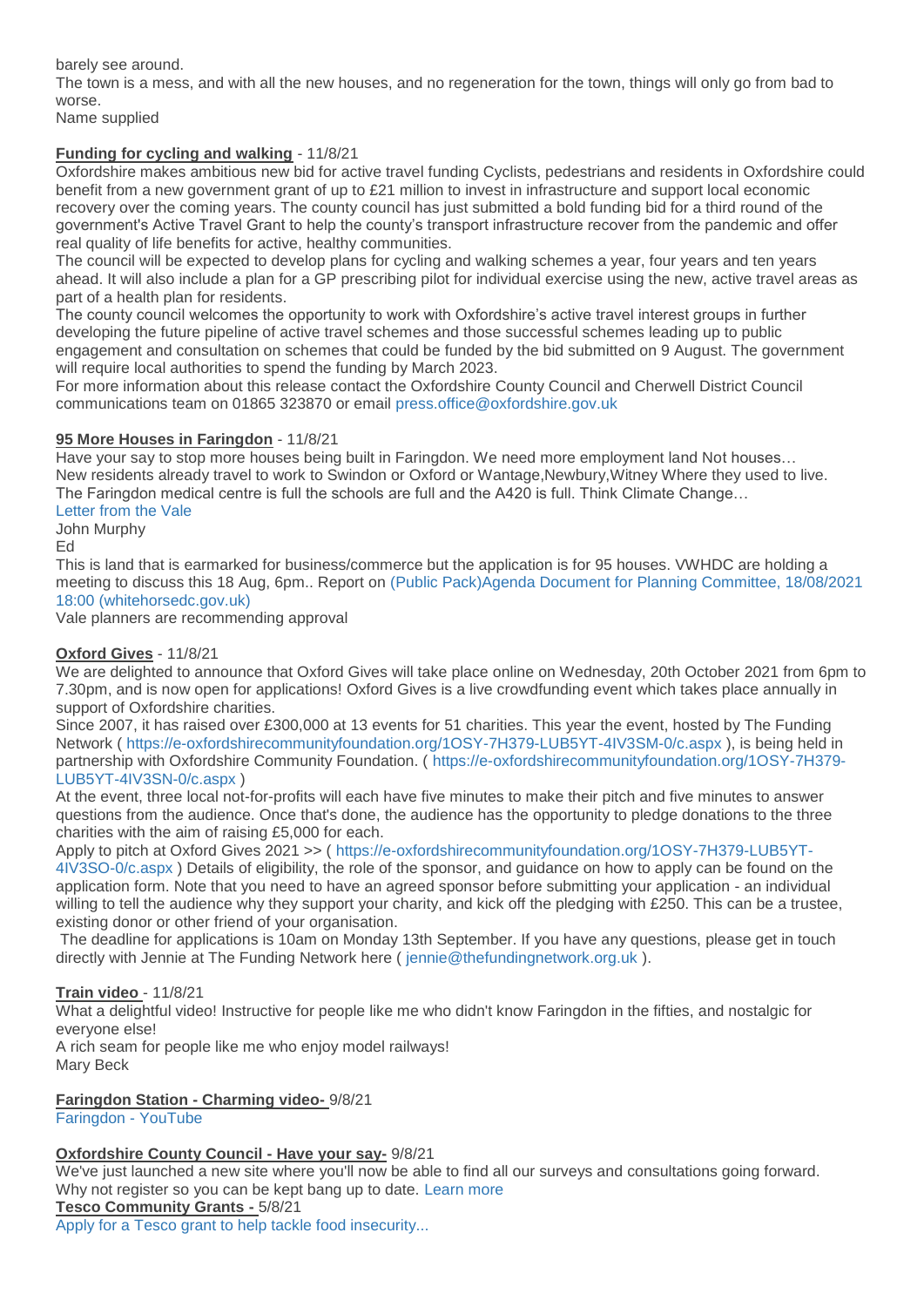# **Coxwell Road Housing** - 5/8/21

Are there any plans for tree planting alongside Coxwell Road housing developments? [\(P18/V0259/O\)](https://data.whitehorsedc.gov.uk/java/support/Main.jsp?MODULE=ApplicationDetails&REF=P18/V0259/O#exactline) A row of London Plane trees would not only screen the developments from the road (and vice versa) but also act to absorb CO<sub>2</sub>

Sheila Donavan

Ed:This may help [Aboricultural assessment](https://data.whitehorsedc.gov.uk/java/support/dynamic_serve.jsp?ID=1512449319&CODE=8FB4E86B531D83165599C0A87C19F790)

# **White Hart roundabout closure.**- 5/8/21

FYI. Many people who commute to Swindon may not be aware that the White Hart roundabout(Stratton) where the A420 meets the A419 (near Stratton, dunelm Mill, pets at home etc. ) is closing on August 16th for at least three months, due to subsidence.

It will make journeys to and from Swindon,Greenbridge, M4 etc. rather tricky. Highworth I expect will bear the brunt of traffic trying to circumnavigate the closure. Regards Mark

## **Garden Waste collection suspended** - 2/8/21

We have taken the difficult decision to suspend our garden waste collections.

As you may already be aware, waste collection services right across the country have been suffering from disruption over the past few weeks. This has been the case in South Oxfordshire too.

The national and local disruption is due to the ongoing issues of a shortage of HGV drivers, as a result of the pandemic and Brexit, who are needed to drive our waste collection vehicles. We also have a number of waste collection staff who are required to self-isolate by the government's Track and Trace system.

The situation does not look likely to improve in the next few weeks and so with a heavy heart we have decided to suspend the garden waste service for a month to allow the crews to prioritise food waste, recycling and general waste collections. This approach is in line with **[government guidelines on the prioritisation of waste collections](https://www.gov.uk/government/publications/waste-collection-services-guidance-for-local-authorities/waste-collection-services-guidance-for-local-authorities)**. We hope to be able to reinstate the service after a month and we will review the situation towards the end of August before providing an update.

We are confident that we can honour our commitment to provide a minimum of 20 collections a year for this paid for service. In normal years, we provide more collections than this partly thanks to our extra-large garden waste collections in the Spring and Autumn. We don't envisage this year being any different, so nobody should be out of pocket.

We will let you know as soon as we are in a position to restart the service. We will keep you updated via these garden waste pages on our website and our social media sites.

If you would like to dispose of your garden waste you can take it to one of Oxfordshire County Council's Household Waste Recycling Centres if you're able – you can check the county council's **[website](https://www.oxfordshire.gov.uk/residents/environment-and-planning/waste-and-recycling/household-waste/household-waste-recycling-centres/visiting-recycling-centres)** for opening times. Or if you'd rather, you can wait until the garden waste service resumes and we'll take it then.

Please note that we are not taking on any new garden waste customers at this time and we will review this again when the situation with the service changes. We will continue to deliver bins to households who have already signed so that you are able to start using the service once it is restarted.

We are extremely sorry for the inconvenience and we are working hard with Biffa to try and resolve these issues and reinstate the service as soon as is possible.

# VWHDC

# **Faringdon Community Larder- save food waste-** 30/9/21

### Held in the Corn Exchange Tuesday 2:30pm to 4:30pm

Faringdon Community Larder is an initiative that gives its members the opportunity to take a variety of surplus food items home for just £3.50 a week or £7 for a family membership. It is a membership programme that provides surplus food from wholesalers and supermarkets with the aim of reducing food waste.

The community larder will hopefully create a community hub for residents to meet, collect food and have a coffee. In partnership with SOFEA we will be launching Faringdon's Community Larder on Tuesday 5th October, every Tuesday in the Corn Exchange from 2:30pm to 4:30pm.

"Stay and Play" sessions will be run by The Place as well as café with refreshments.

<https://www.sofea.uk.com/purpose-projects/community-larder/>

Sofea uses the membership income, and income from other sources to help young people. See [www.sofea.uk.com/blog/](https://www.sofea.uk.com/blog/)

# **Faringdon Library**

Every Tuesday, Story and Craft time 2.00-2.30 Starting on Tuesday 12th October, this week our story is about a shy puffer fish! Bremner and the Party

# **Many Tears Animal Rescue** - 27/9/21

As many of you will know I raise donations for Many Tears Animal Rescue. I have recently received several bottles of whiskey as a donation from a family that have a Many Tears Rescue dog - I would be keen to sell these to raise money to buy dog food

If you are interested please email [AlisonRose3764@yahoo.co.uk](mailto:AlisonRose3764@yahoo.co.uk) Lots of different brands and sizes.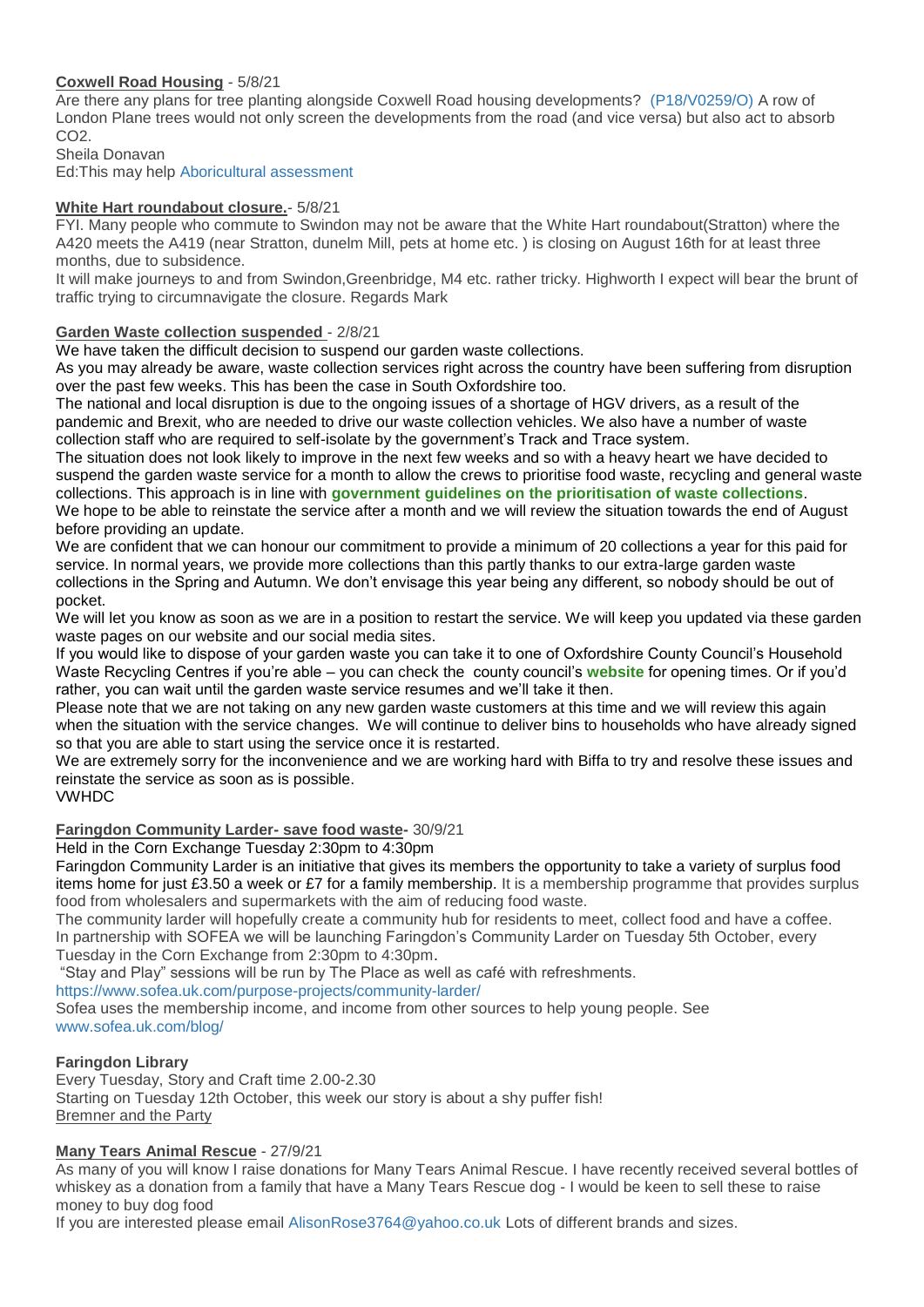# **Community Larder** - 24/9/21

Community Larder is a membership programme that provides surplus food from wholesalers and supermarkets with the aim of reducing food waste.

The community larder will hopefully create a community hub for residents to meet, collect food and have a coffee. In partnership with SOFEA we will be launching Faringdon's Community Larder on Tuesday 5th October To be held every Tuesday in the Corn Exchange from 2:30pm to 4:30pm.

Come along on Tuesday 28th to see how the larder will run. Corn Exchange 2.30 - 4.30 [Poster](http://weebly-file/1/4/7/6/14765418/community_larder.jpg) [Adele@faringdontowncouncil.gov.uk](mailto:Adele@faringdontowncouncil.gov.uk)

### **Thai Massage** - 23/9/21

Hello my name is hannah and I am a Thai massage therapist based in Faringdon. I will be based at the Lotus Retreat ( 2 London St) however I will also be offering a mobile service outside these times, where I can travel to your home. Thai massage has a range of techniques such as relaxing/deep oil massage, pressure points and stretches to help that range of movement.

Take a look on my website for more info [www.hannahelsie.co.uk](http://www.hannahelsie.co.uk/)

# **Garden Waste Collection from 27/9 in Faringdon** - 21/9/21

[This page](https://www.whitehorsedc.gov.uk/vale-of-white-horse-district-council/recycling-rubbish-and-waste/garden-waste/gardenwastecollectionchanges/) shows the temporary garden waste timetable that is in place from 27 September 2021.

We will temporarily be collecting your garden waste **every four weeks** rather than every two weeks.

You will be able to leave **twice as much garden waste** out as usual.

The extra garden waste can be put out in cardboard boxes, old compost bags or bin bags (not the large trade waste bags please).

For more information on why we are doing this, please visit [the garden waste page.](http://www.whitehorsedc.gov.uk/gardenwaste)

Do check your street is on the list

## **Circle Dancing**

3rd Tuesday of the month Blessed Hugh Faringdon Catholic Church from 21st September 2021 10.30 a.m. to 12 noon Price: £7 a session Contact [joancoo@outlook.com](mailto:joancoo@outlook.com)

### **Ukulele for beginners** - 18/9/21

Weekly from: Monday 4 October 2021 Time: 7pm-8pm Hinton Waldrist Village Hall The options for your investment in 7 lessons are:

- £60 includes ukulele, tuition and songbook
- £50 if you have your own ukulele

If you are interested, please let us know via email. Congratulations for taking that step towards learning a new skill and having some fun. We look forward to meeting you. [bonnrice18@gmail.com](mailto:bonnrice18@gmail.com)

# **Lack of joined up thinking.**- 18/8/21

A section of our road which was potholed and worn out was resurfaced a few months ago, and a great job was carried out by the Council contractors undertaking the work. Today it is being dug up by Thames water to connect new houses that have been under construction since last year to the water main.

I am staggered at the lack of co-ordination and joined up thinking between the Utility Companies and the County Council. No wonder our Councils don't have enough money for the upkeep of the roads, if they get dug up shortly after thousands of pounds of tax payers money have been spent fixing them. Regards from grumpy old man.

### **Try Out Pickleball-** 9/9/21

Pump House Wednesdays 2-3pm To register interest contact: Ashley Chapman 0771 771 4477 [ashley.chapman@southandvale.gov.uk](mailto:ashley.chapman@southandvale.gov.uk) [See poster](http://weebly-file/1/4/7/6/14765418/pickleball_15_september_2021.jpg)

### **Faringdon Community Larder Helping the community access surplus food**. - 9/8/21

Faringdon Town Council would like to start a Community Larder in the heart of the Town. We are looking for volunteers to help with this community-driven project. Can you spare between 1 and 4 hours a week?

Email [adele@faringdontowncouncil.gov.uk](mailto:adele@faringdontowncouncil.gov.uk) for more information.